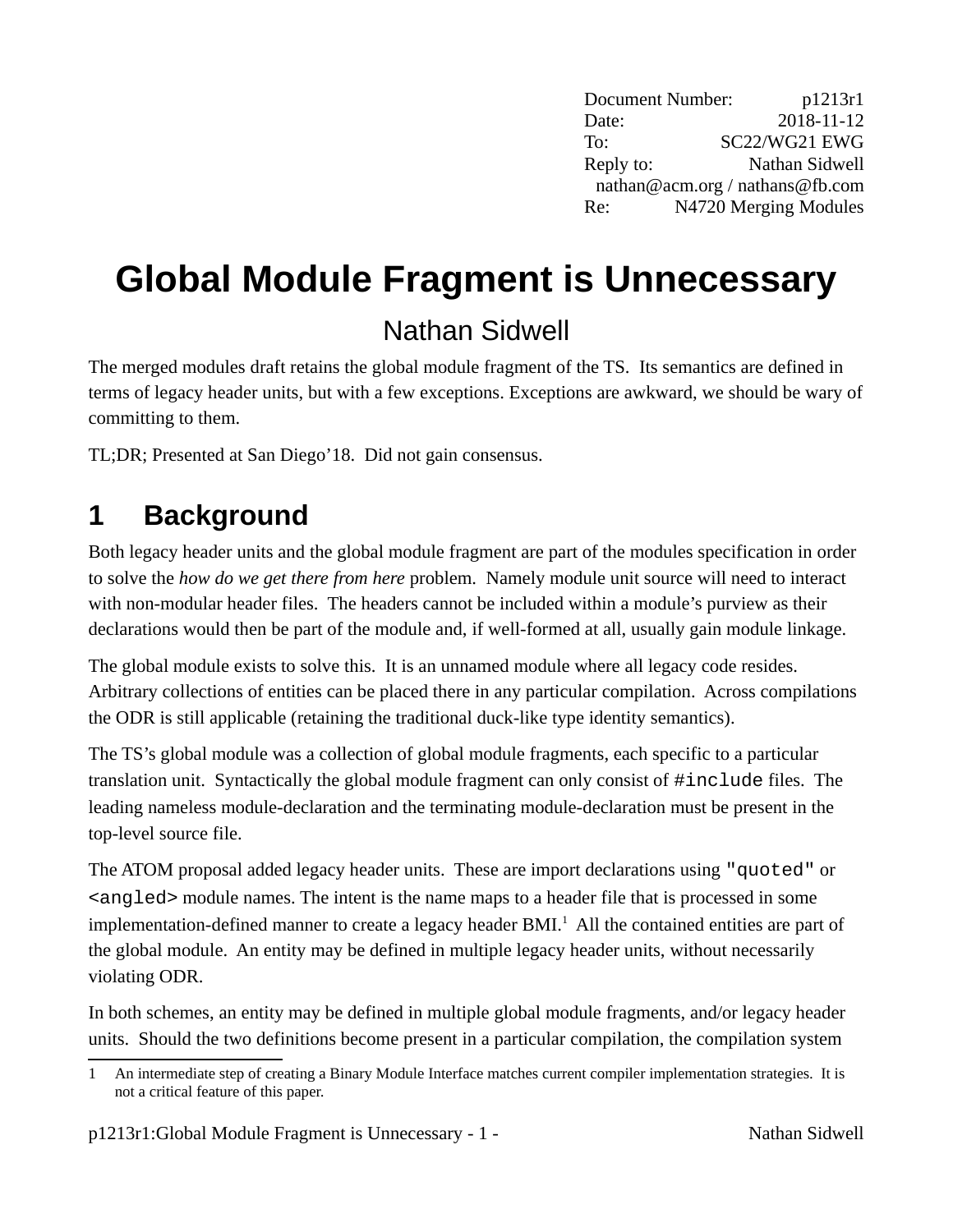must arrange for them to be merged in an appropriate manner (possibly giving a diagnostic, if the declarations or definitions are incompatible).

The semantics of the global module fragment are *almost* as if the textual contents are present in a separate source file (including any controlling macro definitions), which is imported as a legacy header unit in the module preamble. For instance:

```
// foo.mcc
#define ARBITRARY_MACROS …
module;
// global module fragment
#define MORE_MACROS …
#ifdef CONTROLLING_MACRO
#include <header-a.h>
#else
#include <header-b.h>
#endif
export module foo;
// module purview
…
```
is *almost* equivalent to:

```
// foo-global-frag.h
#define ARBITRARY_MACROS …
// global module fragment
#define MORE_MACROS …
#ifdef CONTROLLING_MACRO
#include <header-a.h>
#else
#include <header-b.h>
#endif
// foo.mcc
export module foo;
import "foo-global-frag.h";
…
```
The two differences concern visibility in implementation units and entity pruning, which are addressed below in Sections [1.1](#page-3-0) & [1.2](#page-3-1).

The above is an extreme example, presuming no commonality between global module fragments. It is very likely that commonality exists within the units of a specific module and between different modules of a project. A number of #include files being frequently used in global module fragments. Thus one is unlikely to require per-module bespoke global module fragment headers. A more realistic example might be:

p1213r1:Global Module Fragment is Unnecessary - 2 - Nathan Sidwell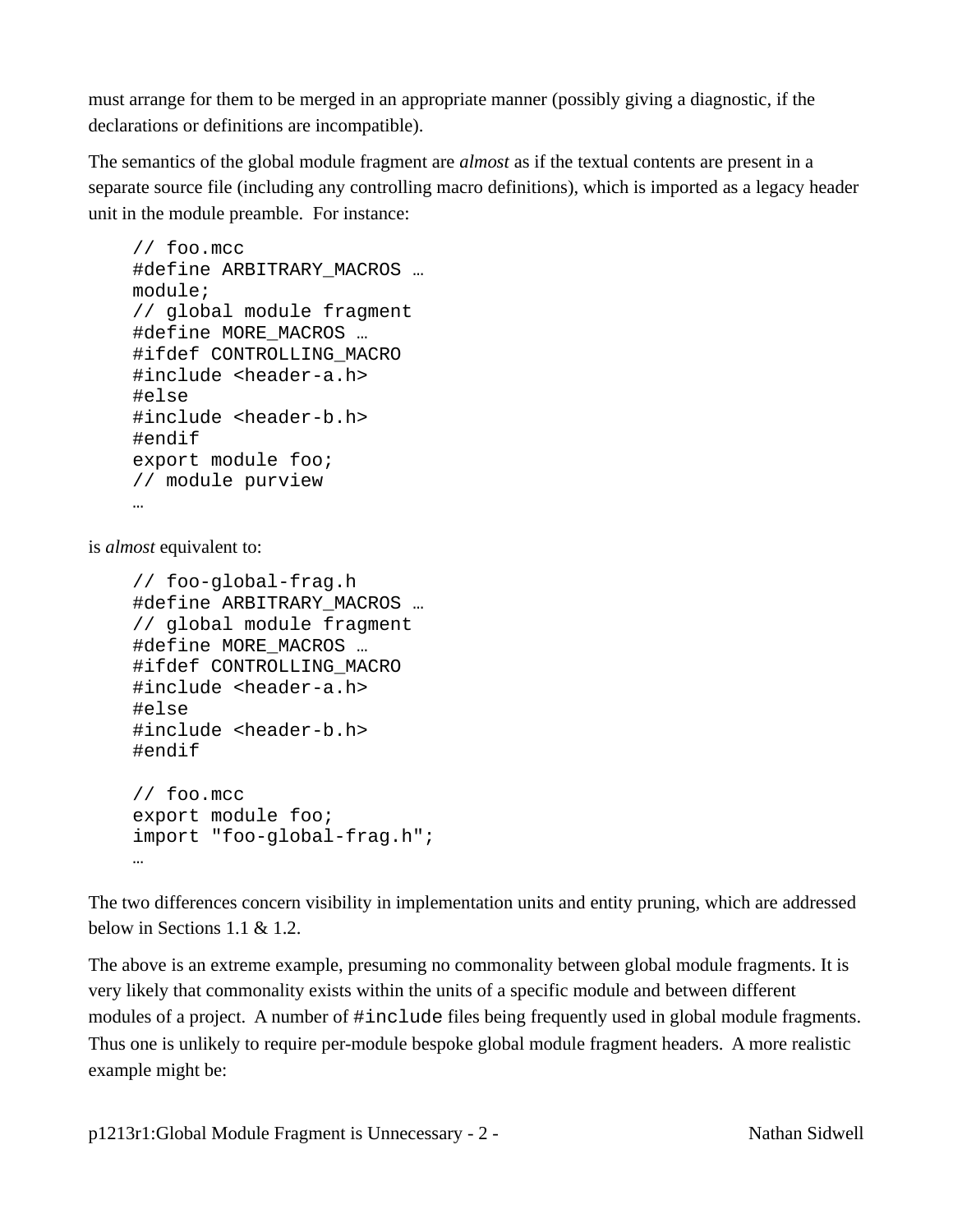```
// foo.mcc
#define ARBITRARY_MACROS ……
module;
// global module fragment
#define SELECT MODE A 1
#include <someheader.h>
#include <os.h>
export module foo;
// module purview
…
```
which is almost equivalent to:

```
2</sup>
#define SELECT MODE A 1
#include <someheader.h>
// foo.mcc
export module foo;
import <someheader-A.h>;
import <os.h>;
…
```
Some modules would contain 'import <someheader-A.h>;', and some contain 'import <someheader-B.h>;', which would be constructed from a legacy header selecting mode B for 'someheader.h'.

This exposes two different kinds of header file, which can be termed 'augmentable' and 'modal' respectively. Both kinds may be combined into a well formed executable, from translation units including them in a variety of configurations. However, a single translation unit may only include a particular header in a specific configuration.<sup>[3](#page-2-1)</sup> The degenerate case is a header file with a single mode and no augmentations.

An augmentable header file is one where additional, non-conflicting, functionality may be selected over the default, by defining specific controlling macros before inclusion. A modal header file is one where controlling macros select between mutually exclusive functionality.

An augmentable header file with all augmentations enabled may be used as a single legacy header unit – users that do not require the additional functionality will be able to ignore it. An example is defining \_XOPEN\_SOURCE before '#include <unistd.h>' to obtain access to a readlink function.[4](#page-2-2)

<span id="page-2-0"></span><sup>2</sup> With suitable compiler invocation, this intermediate source file need not exist, and the resulting legacy header unit could be perhaps named <someheader.h/A>, located at an implementation-defined pathname.

<span id="page-2-1"></span><sup>3</sup> The headers are usually idempotent, so the first inclusion determines the configuration. Idempotency is not a critical requirement of this paper.

<span id="page-2-2"></span><sup>4</sup> From the GNU C library.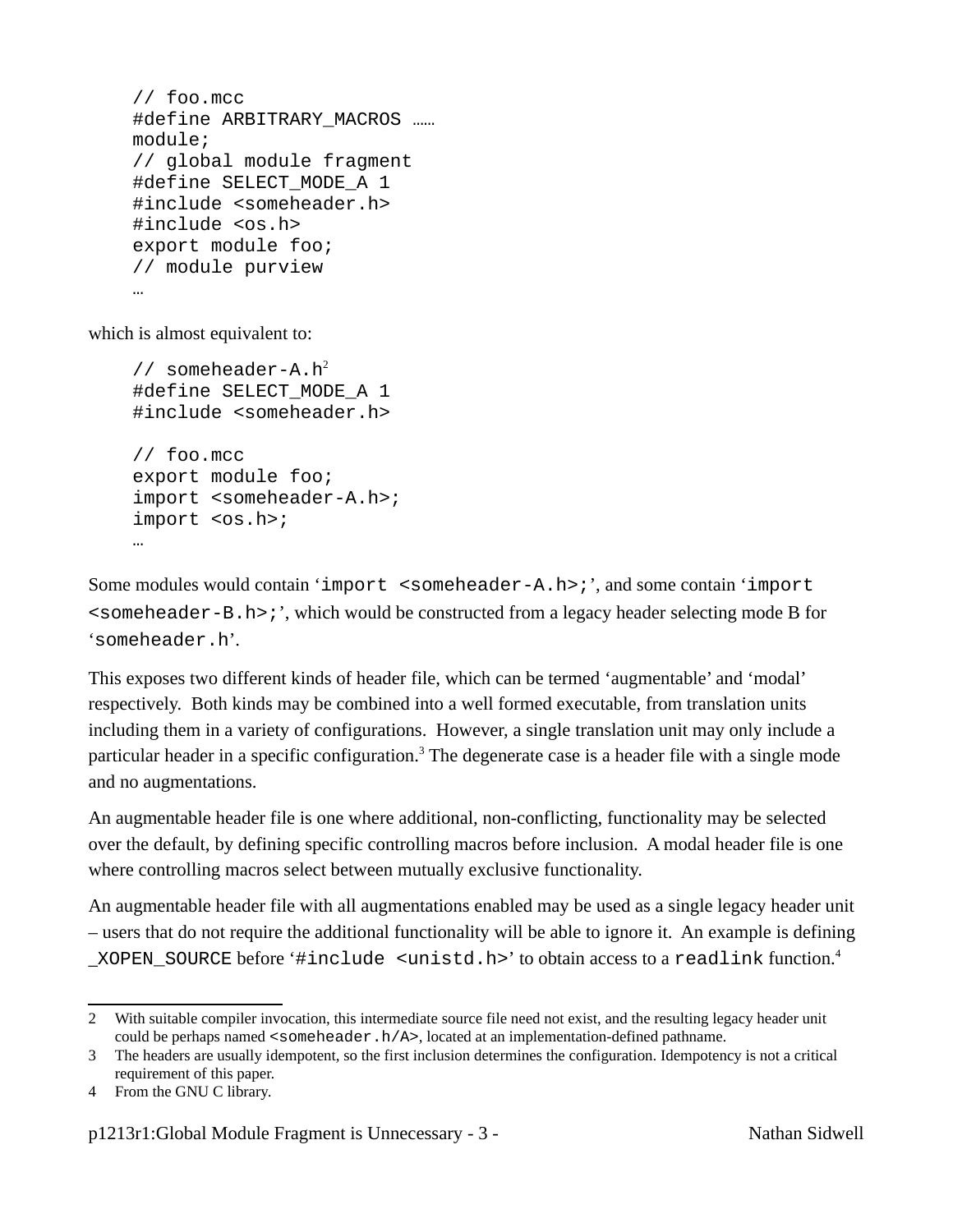A modal header file cannot do that. It could instead be considered as a set of legacy header units, each member of which selects a particular mode. An example is defining UNICODE before '#include  $\le$ windows.h>' to select Unicode (\${FOO}w) as opposed to ASCII (\${FOO}a) functions.<sup>[5](#page-3-2)</sup>

In practice it has been found that an augmentable header file may be used with a union of augmentations. Modal header files are often used in more than one mode, within a single set of compilations.[6](#page-3-3)

### <span id="page-3-0"></span>**1.1 Visibility in Module Implementations**

One difference between an interface's global module fragment, and imports within its purview is that the latter can be visible to its implementation units whereas the former, in general, are not. This might be confusing to users, unappreciative of the subtlety that the global module fragment is not part of the module interface.

The current draft requires such global module fragment declarations reside in header files included from the global module fragment. In migrating to modules, the first step might be to move those includes from the global module fragment to become legacy imports within the purview. Doing so may leave unnecessary legacy imports in an implementation unit (these would be harmless).

The rationale for this difference in visibility is that it permits pruning of the global module fragment entities when writing the BMI.<sup>[7](#page-3-4)</sup>

### <span id="page-3-1"></span>**1.2 Entity Pruning**

Entity pruning was recommended at the Bellevue'18 meeting. Only global module fragment entities directly reachable from the interface's purview are made available to module importers for certain uses. Entity pruning permits a significant reduction in the size of a BMI containing a global module fragment. A simple module including windows. h fell from a few MB to a few KB. $8$ 

The entity pruning also reduces the complexity of merging global module fragments across modules transitively imported into some other compilation unit – the sets of entities to merge is smaller.

As entities are not pruned from legacy header units, the merging complexity with them may be greater. However, as mentioned above, different augmentable header files are not expected to often declare the same entities. The closest that may occur is declaration of different members of an overload set, where the merging process merely has to determine declarations are different members of the set.<sup>[9](#page-3-6)</sup>

<span id="page-3-2"></span><sup>5</sup> https://en.wikipedia.org/wiki/Windows.h#Macros

<span id="page-3-3"></span><sup>6</sup> Conversations with Google and Microsoft engineers respectively.

<span id="page-3-4"></span><sup>7</sup> The Bellevue'18 pruning scheme makes the reachable global module declarations available to module implementation units.

<span id="page-3-5"></span><sup>8</sup> Gaby dos Reis, Microsoft Visual Studio, Toronto'17.

<span id="page-3-6"></span><sup>9</sup> It is not necessary to determine that the declarations are unambiguous, although that might be desirable.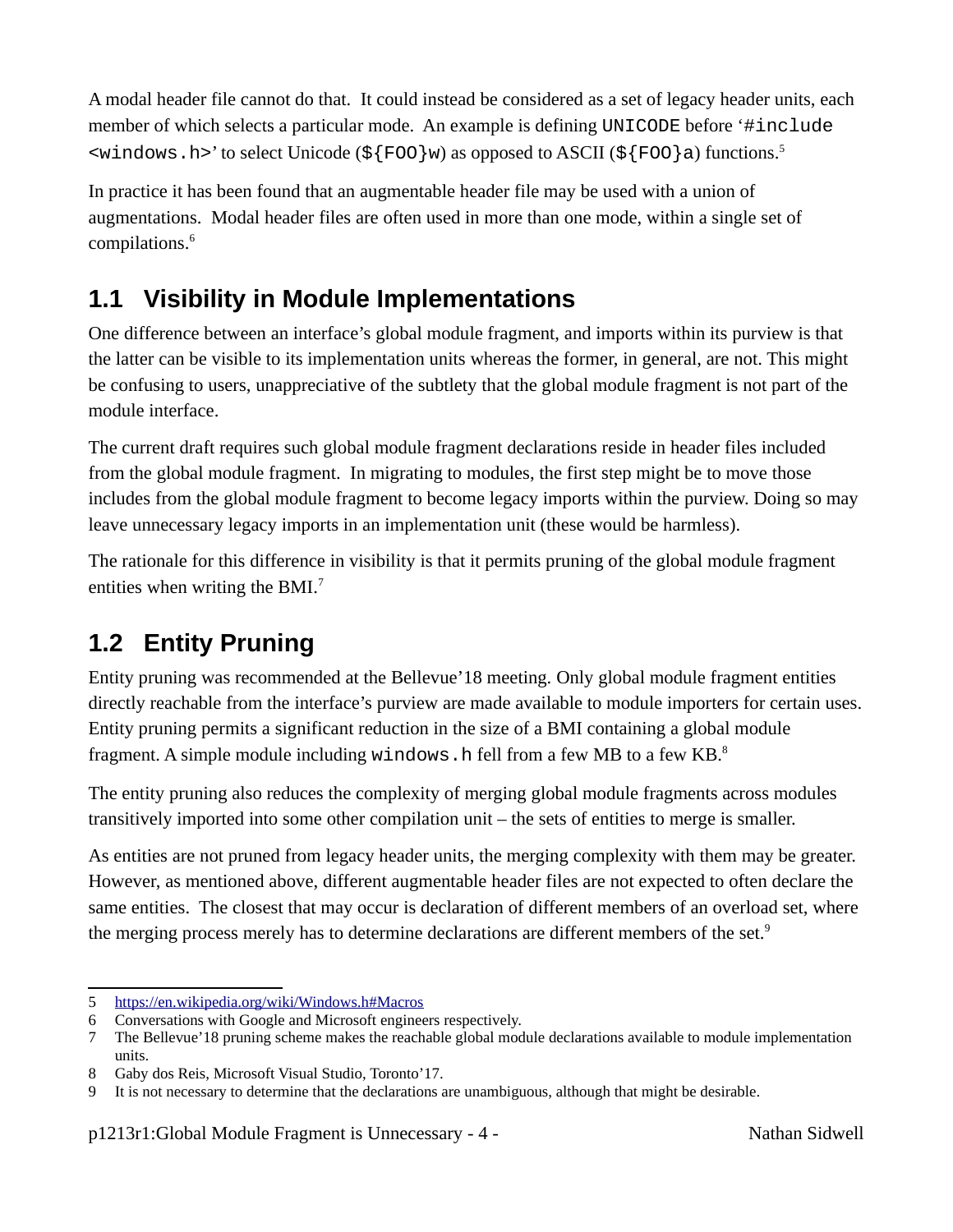Modal header files may be organized differently. It would be possible for the mode selection to only declare the entities available in that mode. That is commonly not the case, all entities are declared regardless of mode. In either case macros are used to select the set of underlying entities using modeagnostic names. The latter organization allows users to explicitly select entities of a different mode, which is occasionally required.

The first organization has the same (small) merging complexity of legacy header units of augmentable headers. The second scheme will produce legacy headers requiring merging of all declarations. Even then, the merging complexity will be  $O(N_{\text{modes}})$  rather than  $O(N_{\text{modules}})$ , which would usually be a much smaller number.

#### **1.3 Global Module Fragment Import Visibility**

The non-visibility of the global module means that imports are not idempotent in a surprising way. An import in the global module fragment is private to the interface, whereas an import in the module's purview is visible to implementation units too. The same module could be imported in both places.

The Bellevue'18 pruning scheme does not consider the case of entities provided only by imports within an interface's global module fragment. This has an effect on incremental conversion of source bases.

#### **1.4 ADL**

Resolution of dependent expressions at template instantiation time performs additional lookups. Traditionally ADL in the context of the instantiation and in the context of the template's definition. Literal mapping of the latter lookup into modules requires preserving the set of visible entities for a module-defined template. For reasons similar to not making an interface's global module fragment visible in implementation units, it is undesirable to make the global module fragment visible to such ADLs.

However, completely hiding the global module fragment is also problematic, as it provides a module interface no way to make customization points of global module fragment types it exposes available to its users.

Thus the entity pruning scheme of Section [1.2](#page-3-1). Reachable global module fragment entities are made available via ADL to extra-module instantiations of templates defined in the interface, or involving the module's types. This satisfies the need to reduce the BMI size, but gives module implementors a mechanism to expose customization points.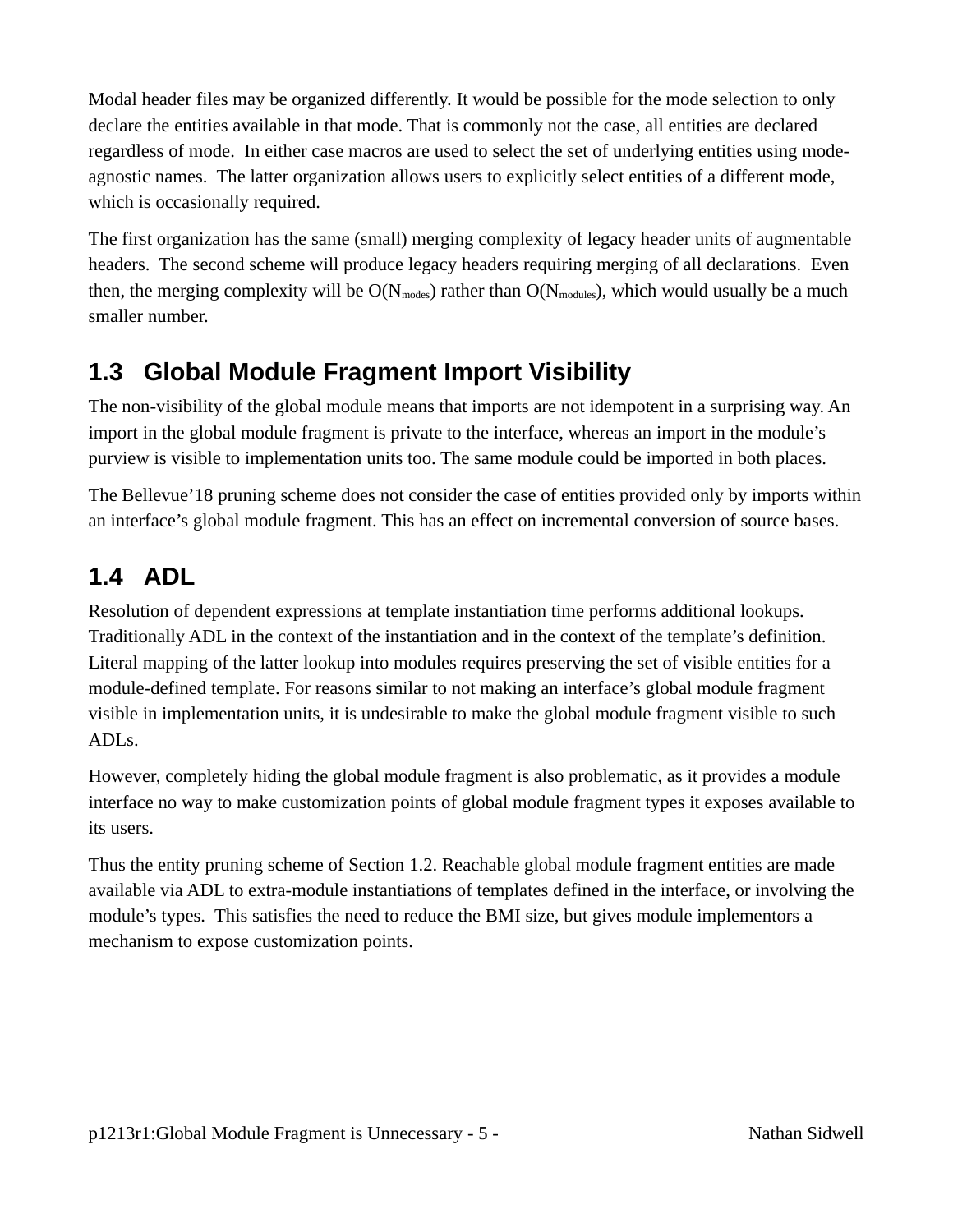## **2 Discussion**

The above-described semantics and the rationale behind them relies on some assumptions, that are not warranted. They give rise to some fragility, which it would be better to avoid. they also give rise to some unexpected consequences and ambiguities.

Sections [2.2](#page-5-0) & [2.3](#page-6-0) show methods of turning a modal header file into legacy headers, with different user-visible interfaces. Pruning is not the only solution to reducing merging complexity.

#### **2.1 Lazy Loading**

The Modules-TS encourages lazy loading of imported entities, as it is not an error to import modules with conflicting declarations. It is only upon use of those entities in a context where the ambiguity is significant that the error becomes diagnosable. If entities are lazily loaded upon lookup, one need only merge entities lazily too. Thus the rationale for reducing the entity merging complexity is suspect.

Three compilers implementing modules (Microsoft Visual Studio, Clang & GCC) all implement lazy module loading. In the GCC case, import processing is very cheap, marking namespace module bindings as requiring loading. Loading occurs upon lookup finding that module's namespace binding of a name is needed.<sup>[10](#page-5-1)</sup> Microsoft Visual Studio is similar,<sup>[11](#page-5-2)</sup> and I understand Clang is not too different. The rationale is to improve the compile-time performance of using modules even in the absence of merging complexity.

In Section [1.2,](#page-3-1) modal legacy module unit merge complexity was described as  $O(N_{\text{modes}})$ . With lazy loading this is further reduced according to the fraction of names looked up. For a large & complex importing translation unit this presumably tends to 1, which is not helpful.

#### <span id="page-5-0"></span>**2.2 Synthetic Legacy Header**

Should lazy entity merging of modal legacy imports prove to be a significant cost, it can be reduced to zero, by mechanical processing of the modal header to generate a common legacy header, and wrapper legacy headers for each mode.

- 1. Several compilers have a preprocessing mode that extracts the set of macro #define and #undef directives.<sup>[12](#page-5-3)</sup> Use this feature to preprocess the modal header file in each required mode.
- <span id="page-5-4"></span>2. Preprocess the header file normally in each mode. The results should be the same – otherwise there are likely ODR problems. Any one of these can be compiled as a master legacy header.

<span id="page-5-1"></span><sup>10</sup> Such lookup might occur for inter-module references too. GCC uses such a technique, Clang does not.

<span id="page-5-2"></span><sup>11</sup> Conversation with Jonathan Caves.

<span id="page-5-3"></span><sup>12</sup> GCC's & Clang's '-dD' or '-dM' or Visual Studio's '/d1PP' preprocessing options.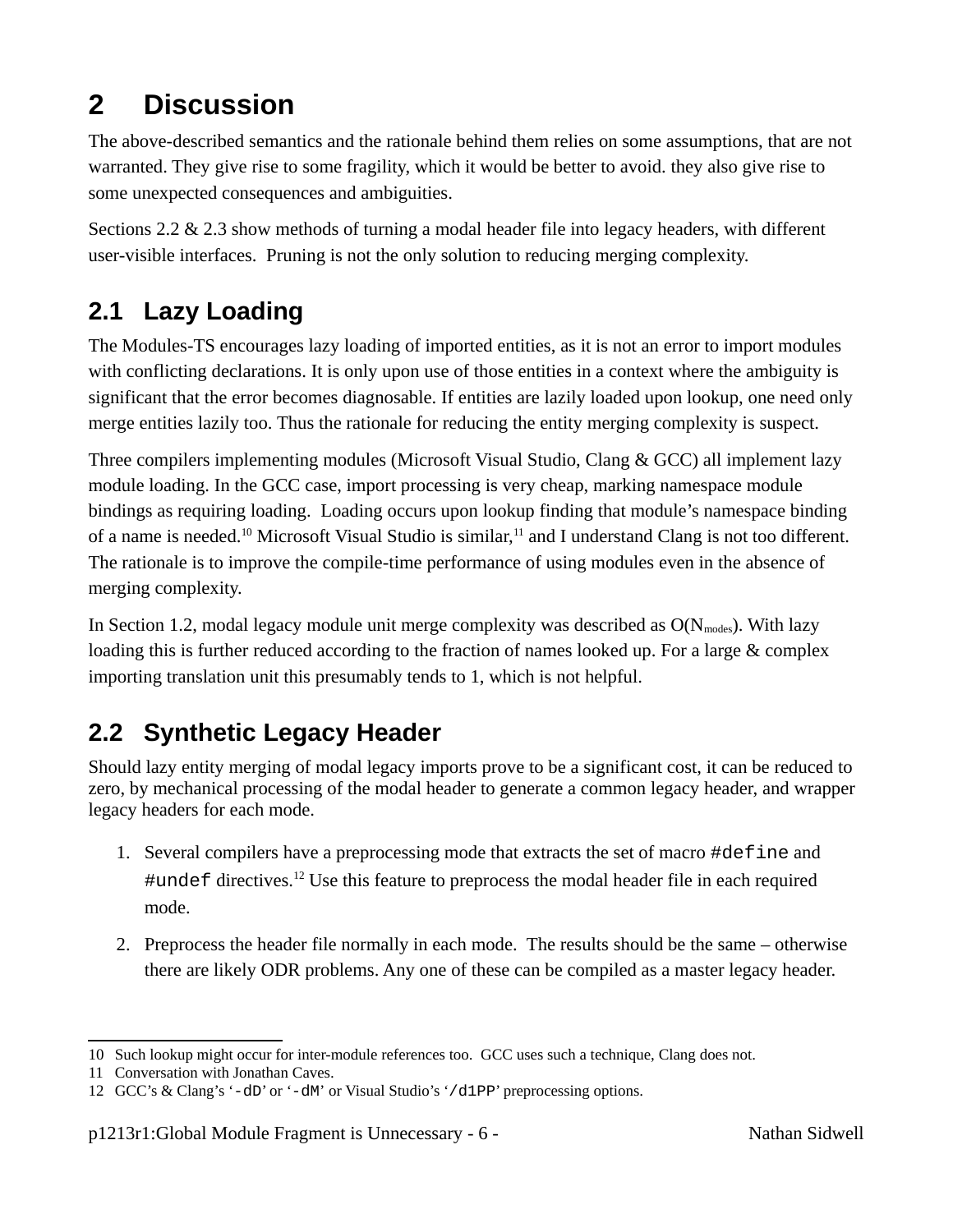3. Each modal legacy header may be created by importing the master legacy header (or including and relying on include translation) into a modal header also containing that mode's macro directives.

Some compilers have preprocessing mode that process only conditional and include directives, leaving macro directives alone (other than that necessary to determine the conditional inclusion), thus generating partially preprocessed source.<sup>[13](#page-6-2)</sup> It should be possible to use this mode instead in step [2](#page-5-4), which may result in better diagnostic fidelity within the master legacy header.

The result of this transformation will be a set of  $N_{\text{modes}}+1$  legacy headers, requiring no intra-modalheader merging upon import.

#### <span id="page-6-0"></span>**2.3 Retaining a #include Interface**

Perhaps, user familiarity with define and include directives makes:

```
module;
#define UNICODE
#include <windows.h>
export module foo;
…
```
a more acceptable transitional step than:

```
export module foo;
import <windows.h/UNICODE>;
…
```
With a suitable  $\leq$  windows. h> or header translation (Sections [2.3.1](#page-6-1) & [2.3.2\)](#page-7-0) it would be possible to write:

```
export module foo;
#define UNICODE
#include <windows.h>
…
```
#### <span id="page-6-1"></span>**2.3.1 Rewritten Header**

The included <windows.h> file could contain:

```
// new windows.h
#ifdef UNICODE
import <windows.h/UNICODE>;
#else
```
p1213r1:Global Module Fragment is Unnecessary - 7 - Nathan Sidwell

<span id="page-6-2"></span><sup>13</sup> This is GCC's '-E -fdirectives-only' functionality. Clang has a similar mode. Visual Studio does not.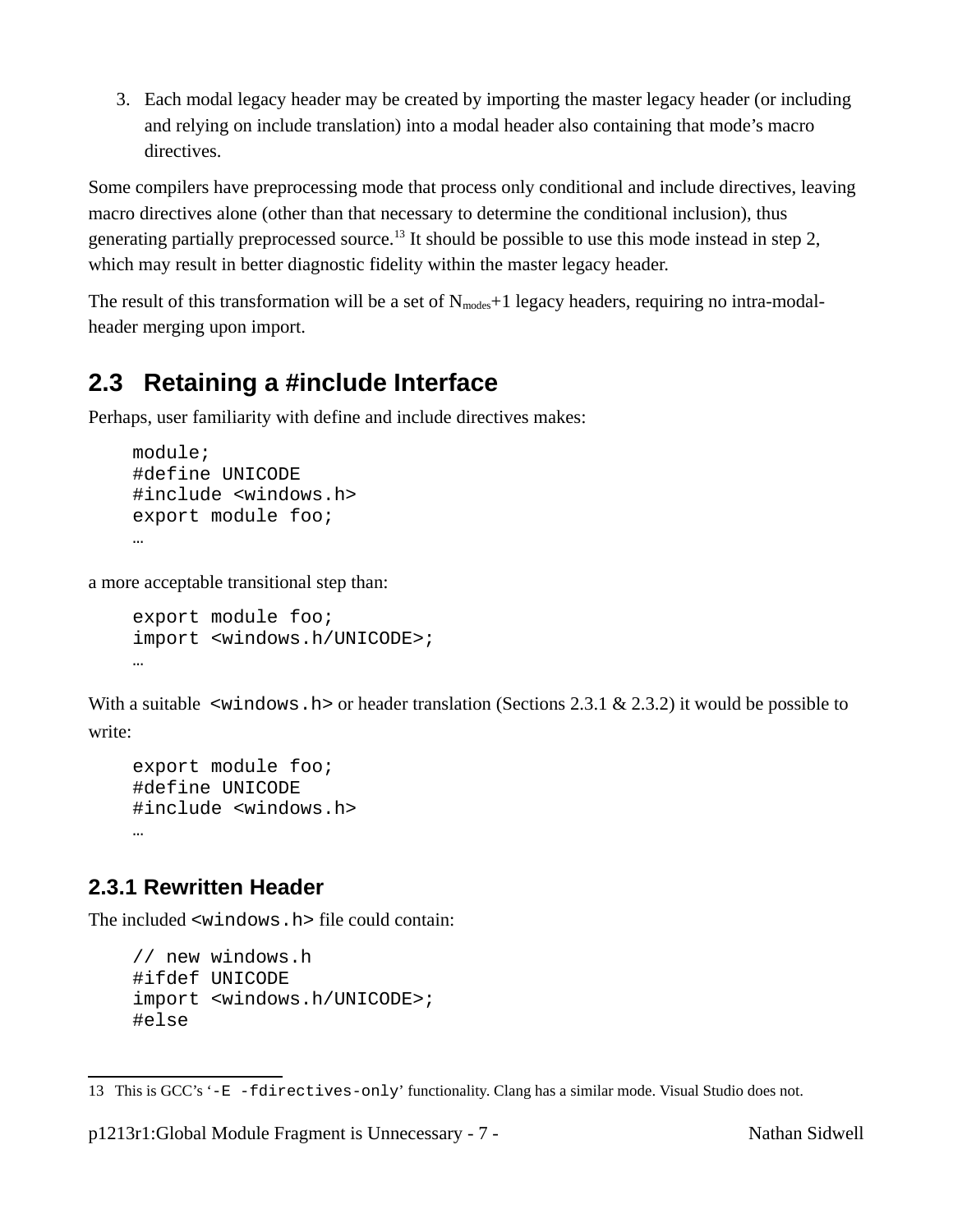```
import <windows.h>;
#endif
```
That this is found rather than the non-module windows. h file could be achieved through search path manipulation.

Alternatively, the non-module windows. h file could be augmented to contain the above snippet, suitably protected via a module-specific feature-test macro, *\_\_cpp\_modules*.

The algorithms of Section [2.2](#page-5-0) could be employed to construct the legacy header units. This could be done by the library vendor, rather than the end user.

#### <span id="page-7-0"></span>**2.3.2 Header Translation**

Header translation could be required to translate the inclusion into an import of a suitable legacy header unit. Such translation would also have to consider the macro set at the point of the import.

Include translation is encouraged outside of legacy header compilations themselves, as one decision at Bellevue'18 was to require no post-preamble legacy imports. The rationale for that was to make generating preprocessed output simpler, $<sup>14</sup>$  $<sup>14</sup>$  $<sup>14</sup>$  but it does so by making compilations themselves more</sup> expensive – unless header translation occurs.

#### **2.4 Reachability**

The new *referenced-entities-are-visible* rule is possibly fragile. The set of such entities is affected by:

- The definitions of interface-defined or global module fragment functions.
- Instantiations occurring in the interface (of non-interface templates)
- Dependent calls containing an unresolved overload sets from qualified or unqualified names.
- Whether the declarations are directly in the files included from the global module fragment, or obtained from an import declaration therein.

If such items are reachable, directly or indirectly, from the set of exported or module-linkage entities of the interface, they become part of the reachability graph. This graph could easily extend into template definitions, or instantiations thereof, from within the global module fragment itself. Changing a function's inlinedness would be sufficient to change the graph (inline function bodies are part of the graph, non-inlined ones are not).

This has similarities to the fragility of the reachable semantics concept of the TS, which has been replaced by the simpler cumulative semantics rule of the ATOM proposal.

<span id="page-7-1"></span><sup>14</sup> I have not found this to be an impediment in generating preprocessed output from sources that import legacy header units.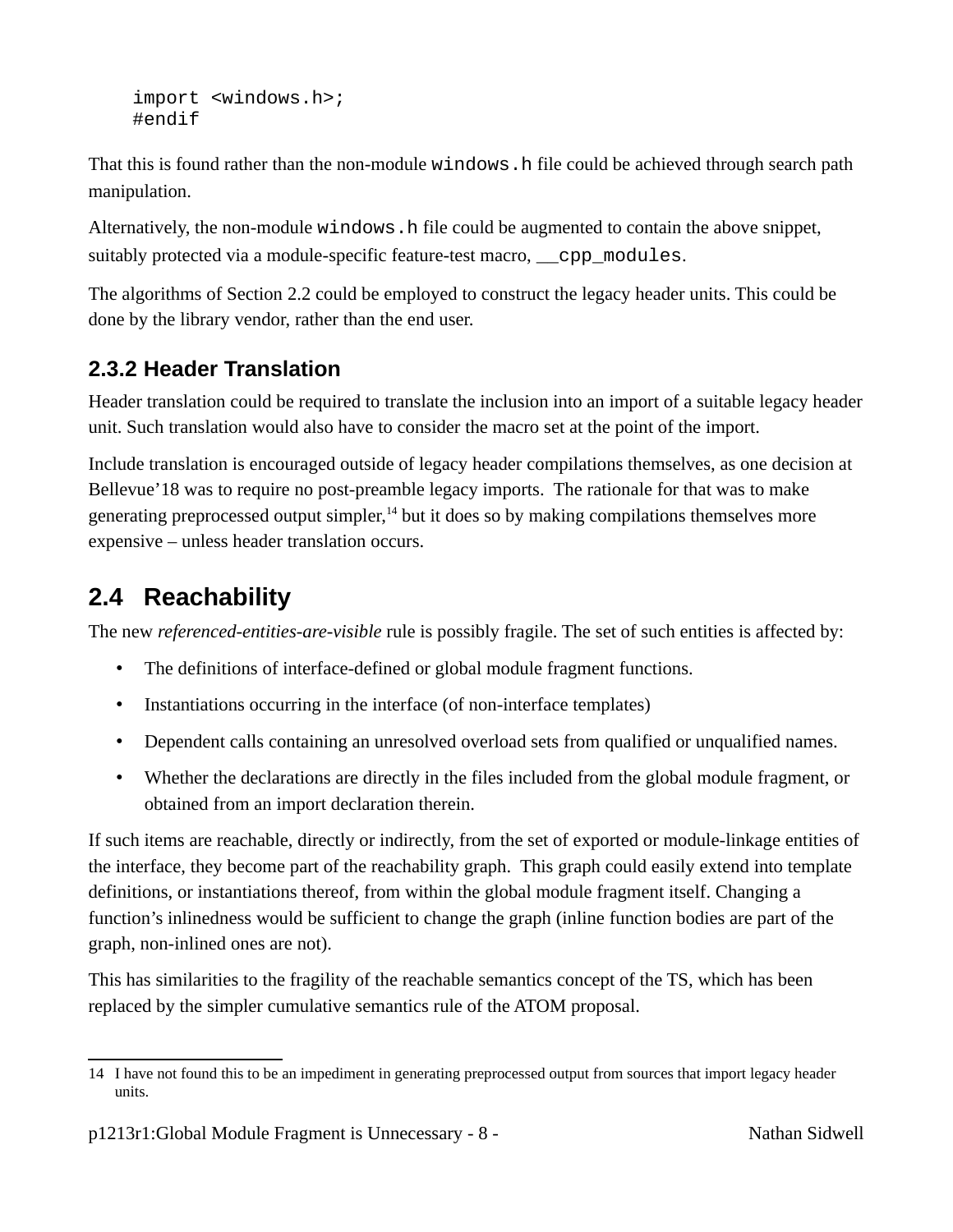### **2.5 Global Module Fragment Imports**

Import declarations may appear (indirectly via header inclusion) in a global module fragment. Both named-module and legacy header units may appear. Entities introduced by such imports are not subject to the reachability analysis, and therefore will not be visible to importers of the module containing the global module fragment.

This has consequences for incremental modularization of source code. One cannot replace an include directive with a legacy module import without affecting the reachable entity graph. This includes the replacement done implicitly by include translation. Unfortunately, include header translation is *required* should the included header be a legacy header unit. Without such translation global module multiple definition semantics are easily violated.<sup>[15](#page-8-0)</sup>

As legacy module units are also part of the global module, perhaps a case could be made for extending the reachability analysis into them. But then we must ask where this stops? We will also be in the strange situation of either writing out in a BMI the contents of another BMI, or writing data to make another BMI partially visible. These do not seem attractive requirements.

Placing import statements at any top-level location gives great flexibility in how code bases may be converted to modules. This feature was retained from the published TS, rather than mandate ATOM's preamble. However, this effect increases the brittleness of such conversions that elide the step of moving to legacy header units.

#### **2.6 Eliding Template Instantiations**

Consider an implementation that elides instantiating the body of a template in a module interface unit, because the instantiation is already known available via some transitive import (the instantiation definition may not be in the BMI, but simply known to have been emitted in an object file). That is a fine compile-time optimization. Except that [temp.inst] repeats the mantra:

... template specialization is implicitly instantiated when ... or if the existence of the definition affects the semantics of the program.

Instantiation affects the entity pruning, which will affect the set of ADL-visible functions for importers of the module. As that is a visible semantic effect, it appears that template instantiations cannot be elided.

<span id="page-8-0"></span><sup>15</sup> Some discussion in p1218r0: Redefinitions in Legacy Imports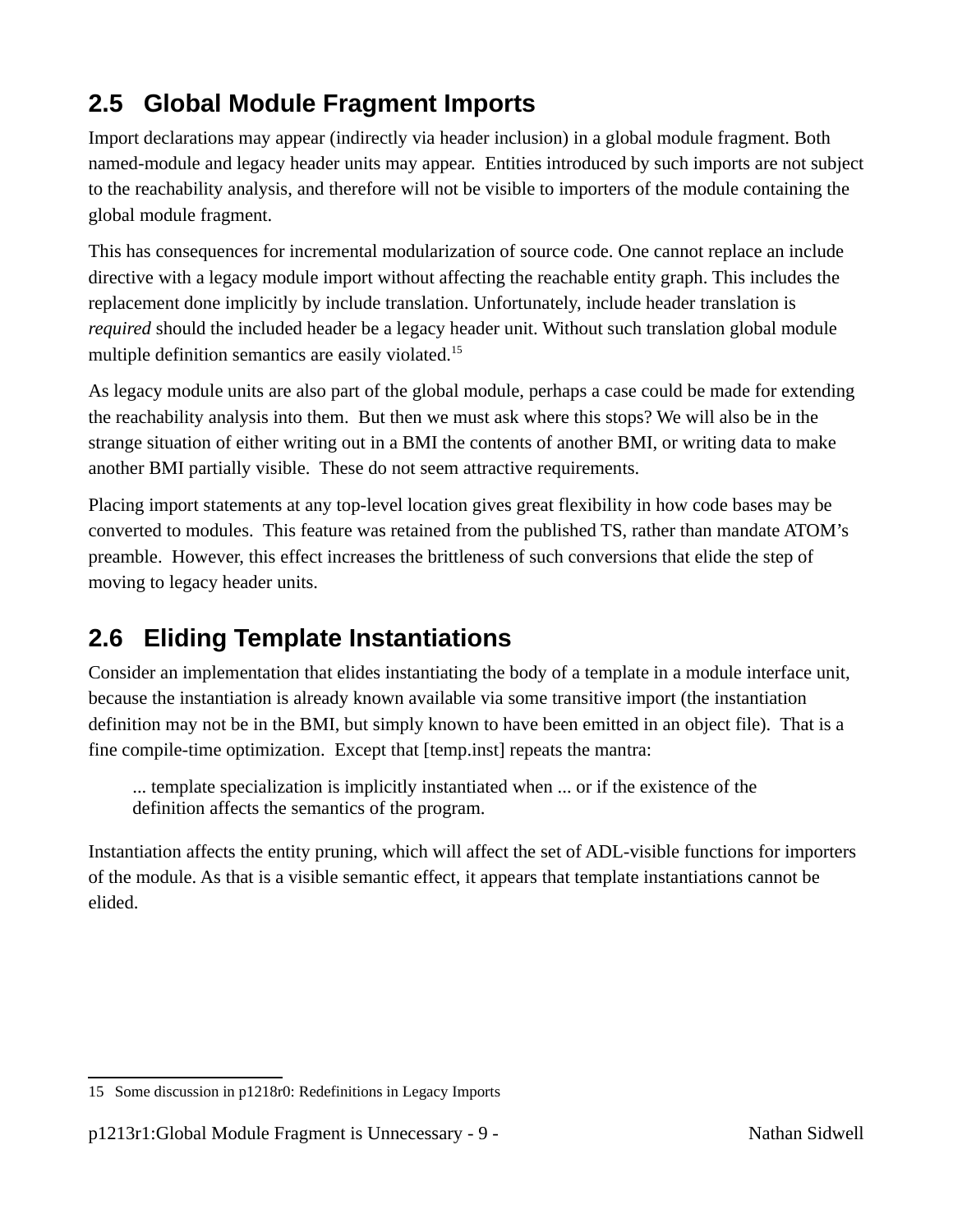### **2.7 Non-Dependent Calls**

Some compiler implementations keep the overload set of non-dependent calls until instantiation time, either for pragmatic purposes, or for diagnostics.<sup>[16](#page-9-5)</sup> Are all the members of the overload set referenced for the purposes of entity visibility?

Are conversion functions and deduced template arguments of the resolved call referenced entities? These are not immediately available in some implementations.

#### <span id="page-9-8"></span>**2.8 Compiler Speed Optimization Is Difficult**

The global module fragment can only consist of preprocessor directives. Of course some of those will be include directives that contain other declarations. However it is not possible for the compilation system to treat each of those includes as-if a legacy import (via include translation), because:

- <span id="page-9-4"></span>1. Textual include semantics remain. Macro definitions from the including file and previous includes are active within the include.
- <span id="page-9-3"></span>2. Textual include semantics remain. Declarations previous to the include are visible to name lookup.
- <span id="page-9-2"></span>3. The pruning semantics of Section [1.2](#page-3-1) remain. Thus the set of entities made available to ADL is not that of a legacy header import with the same contents.

Were it not for these features, a compilation system could perform include translation. Case [1](#page-9-4) could be accommodated by examining the set of macros at the point of inclusion and selecting a suitably built legacy header.<sup>[17](#page-9-6)</sup> Case [2](#page-9-3) could be achieved similarly by pre-including the preceding headers when converting an include to a legacy header.<sup>[18](#page-9-7)</sup> Case [3](#page-9-2) is much harder to achieve, and may well be unachievable practically.

These concerns could be addressed by relaxing the global module fragment semantics such that:

- <span id="page-9-1"></span>A) Only macro definitions from the including file are significant to the semantics of the included file. Macros from preceding includes are not. This would simplify case [1](#page-9-4).
- <span id="page-9-0"></span>B) Header files must include their dependencies. They cannot rely on declarations from a previous include. This resolves case [2](#page-9-3).
- C) The entity pruning is optional. This resolves case [3](#page-9-2).

Cases [A](#page-9-1) & [B](#page-9-0) would be no diagnostic required.

<span id="page-9-5"></span><sup>16</sup> Of course they must be resolved to a non-dependent type during parsing.

<span id="page-9-6"></span><sup>17</sup> Header translation would be a function of the header name, include path *and* macro set.

<span id="page-9-7"></span><sup>18</sup> This could easily lead to a combinatorial explosion of legacy header variants.